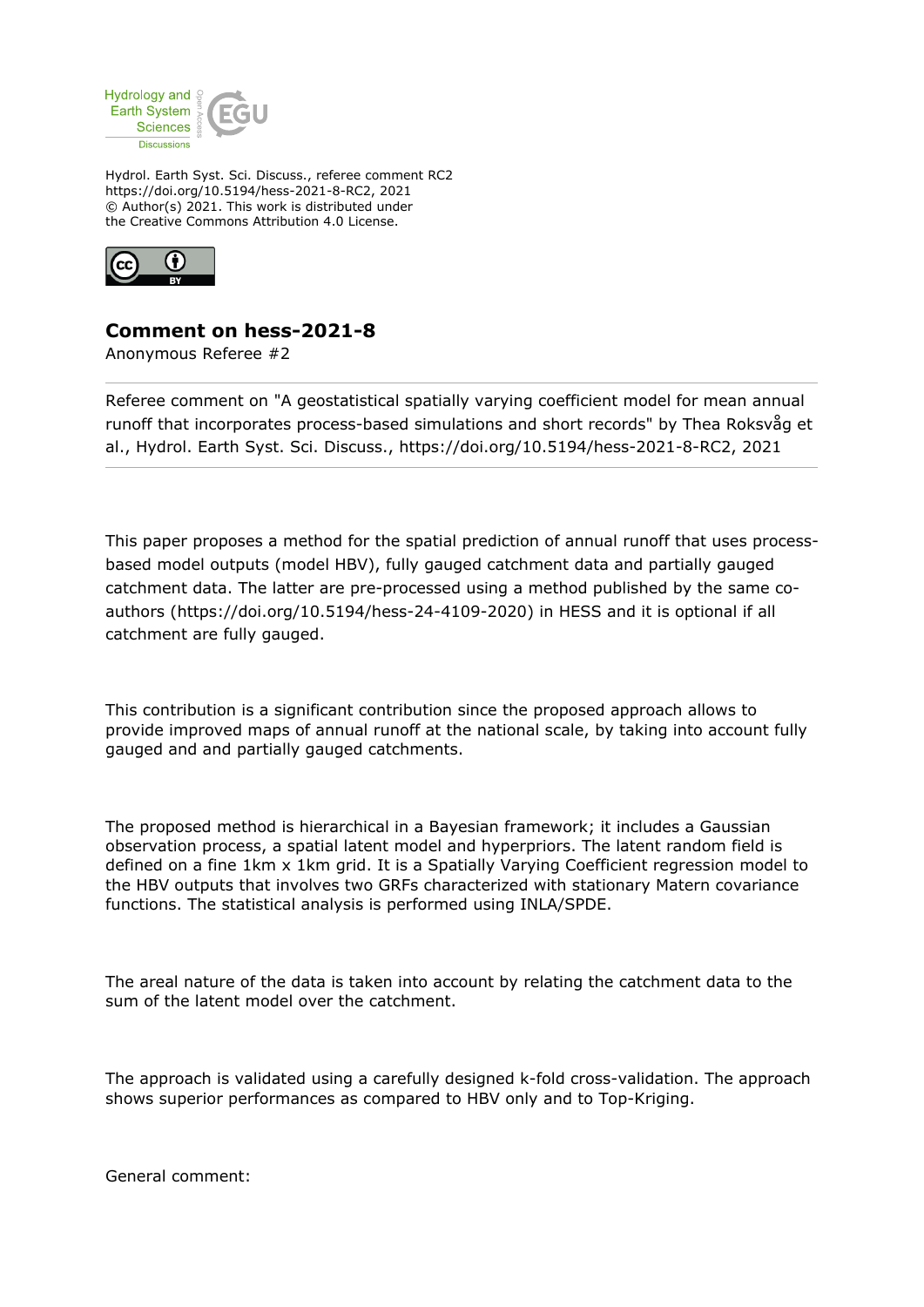## ===============

The statistical analysis is state-of-the art. It uses the most modern tools for analyzing complex spatial data in a hierarchical Bayesian framework. The experimental set-up and the validation study are very carefully designed. The results are well discussed.

Overall, the paper is well written, maybe on the long side though considering that lots of material is common with https://doi.org/10.5194/hess-24-4109-2020. I spotted some rare typos and a few awkward sentences (see below). All illustrations are relevant. I believe that this paper will be a nice methodological follow-up to https://doi.org/10.5194/hess-24-4109-2020. I recommend publication after a minor revision that takes into account the specific comments below

Specific comments: ==================

1. A potential weakness of the method, which has been mentioned by the authors, is that the model does not prevent negative run-off predictions in some (unlikely situations). This is due to the Gaussian likelihood and Gaussian GRF. The authors mention that log-runoff could be used instead, but then linearity of Eq. (6) is lost, which is an impediment. Another way of preventing negative predictions would be to use log-Gaussian likelihood and log-Gaussian random fielsd for  $x(u)$  and  $a(u)$  in (4). This would be a marginal change, since INLA/SPDE allows for log-gaussian likelihood and LG random fields at almost no cost. As a result, predictions for x and α would always be positive. I wonder how this would work. Ideally, I'd like the authors to try this option, but I'd be happy if they only discuss this possibility.

2. The GRFs x(u) and α(u) are independent. This assumption is never clearly stated and it is not discussed. Is this a reasonable assumption? Is this an assumption you could check or validate? How useful/difficult would it be to relax this assumption?

3. The GRFs  $x(u)$  and  $a(u)$  are assumed to be stationary. Are you able to check that this assumption is supported by the data?

4. To my knowledge, the product of a an exponential variogram with a fractal variogram is not a valid variogram. However, the product of an exponential covariance function with a fractal variogram *might* be a valid variogram. Please double-check and provide references if necessary.

5. Regarding the results: is it really desirable to get a correlation of 1 between measures and predictions? I would relate this to the fact that the coverage is 83%, which shows that the SVC is over-confident in the UG setting. Please comment.

Typos, etc.